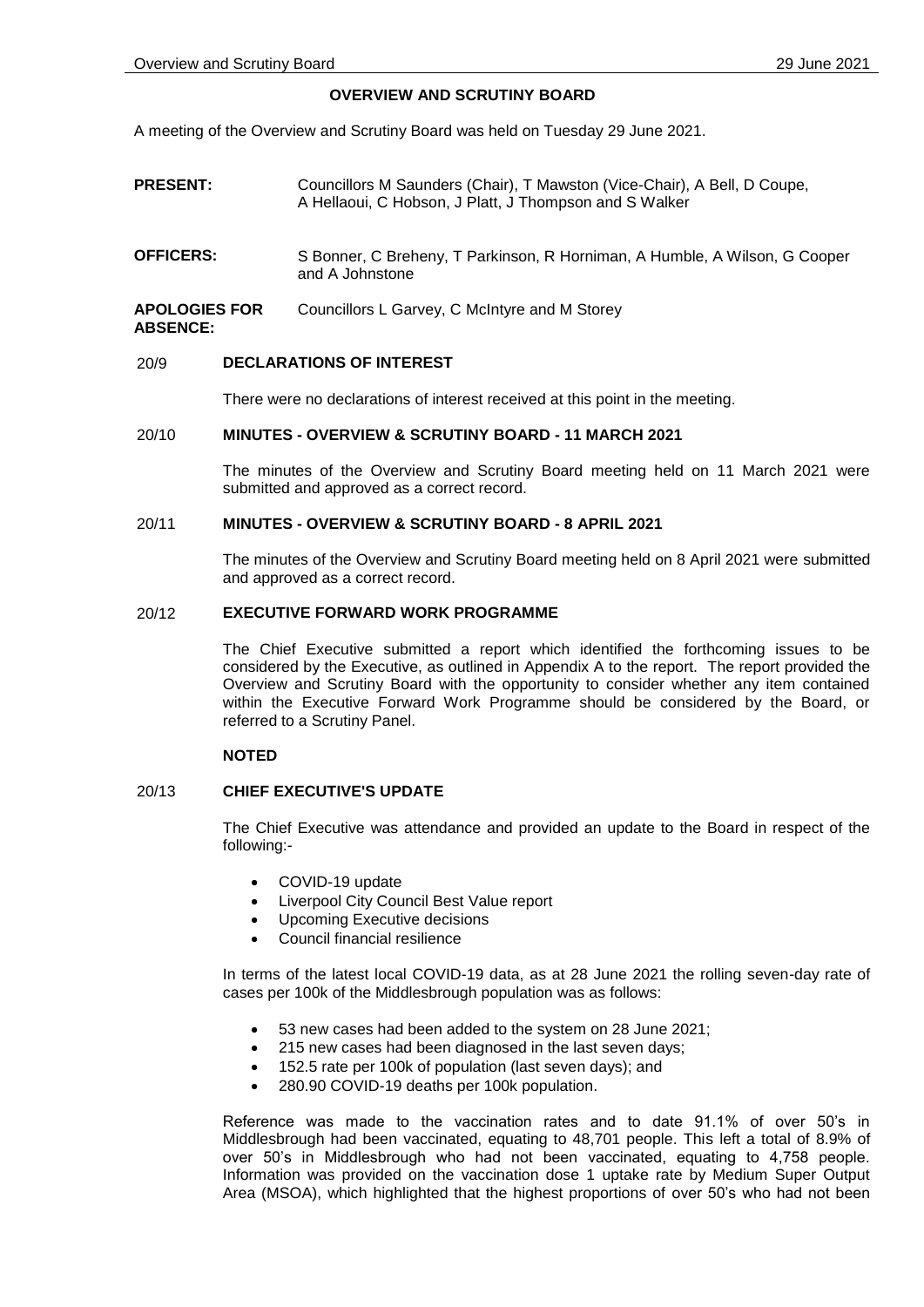vaccinated were concentrated in the Ayresome, Middlesbrough Central and North Ormesby and Brambles areas.

In relation to the Liverpool City Council Best Value report a number of key findings were highlighted as follows:-

- Failure of senior officers to formally challenge / escalate concerning behaviour
- Individual officers not supported /protected when challenging concerning behaviour
- Member and officer roles and responsibilities not clearly understood / adhered to
- Lack of legal oversight of key processes around regeneration and asset disposals
- Active circumvention of corporate governance allowed without consequence
- Failure to follow policy and procedure on procurement, contract management, partnership governance and financial spending led to unlawful decisions and failure to achieve Best Value
- Weak Member training and lack of consequences for non-completion of training
- Failure to declare hospitality
- Poor records management

The report had identified fundamental corporate governance weaknesses and as a result, commissioners had taken on some Liverpool City Council powers and oversight. It was advised that in light of the publication the Council's Leadership Team had set ourselves against the Best Vale Liverpool Report to ensure our systems were as tight possible.

In terms of financial resilience the Board was advised that an annual assessment is prepared by CIPFA to assess Councils ability to respond to financial pressures. The assessment was based on 12 separate but linked indicators ranking Local Authorities. Although no overall league table was produced and some of the indicators were subjective, the assessment provided a good insight into the Council's medium to long term financial position.

The key findings for Middlesbrough were as follows:-

- Middlesbrough's size / demographics would always leave us vulnerable to financial shocks, therefore maximum mitigation was essential
- Expenditure needed to be carefully controlled
- Council Tax Base needed to grow and have higher average values
- Reserves needed to be protected and at an appropriate level
- We were not over-borrowed, though stringent monitoring is key

Structural position:

- A very high proportion of Council budget was spent on Social Care
- Middlesbrough had a very low Council Tax Base (lowest in the North East)
- Fees and charges and Business Rates income were relatively low (protected the LA from shocks such as COVID)
- There was a high-dependency on annual discretionary Central Government funding, leaving the LA vulnerable because of outside its control / short notice

In relation to Executive decisions scheduled for July it was noted that a number of reports were due to be considered. These included; a report on Community Engagement; the Community Safety Plan and the Built Asset Investment Plan. The Executive had recently held a meeting in respect of the Stainsby Masterplan, however, a decision had yet to be taken.

Following the update, Members were afforded the opportunity to ask questions.

A Member queried the number of Middlesbrough Borough Council vaccinated to date. In response it was advised that at present this figure was not known, as the only way to ascertain this information would be to ask staff individually.

A Member queried how Councillors could assist in encouraging those refusing vaccinations to take up the offer. It was advised that officers within the Council's Public Health Team were working closely with the Community Champions to ensure that a 'trusted voice' within the community were delivering those positive messages about the benefits of the vaccine to both the individual and the wider community.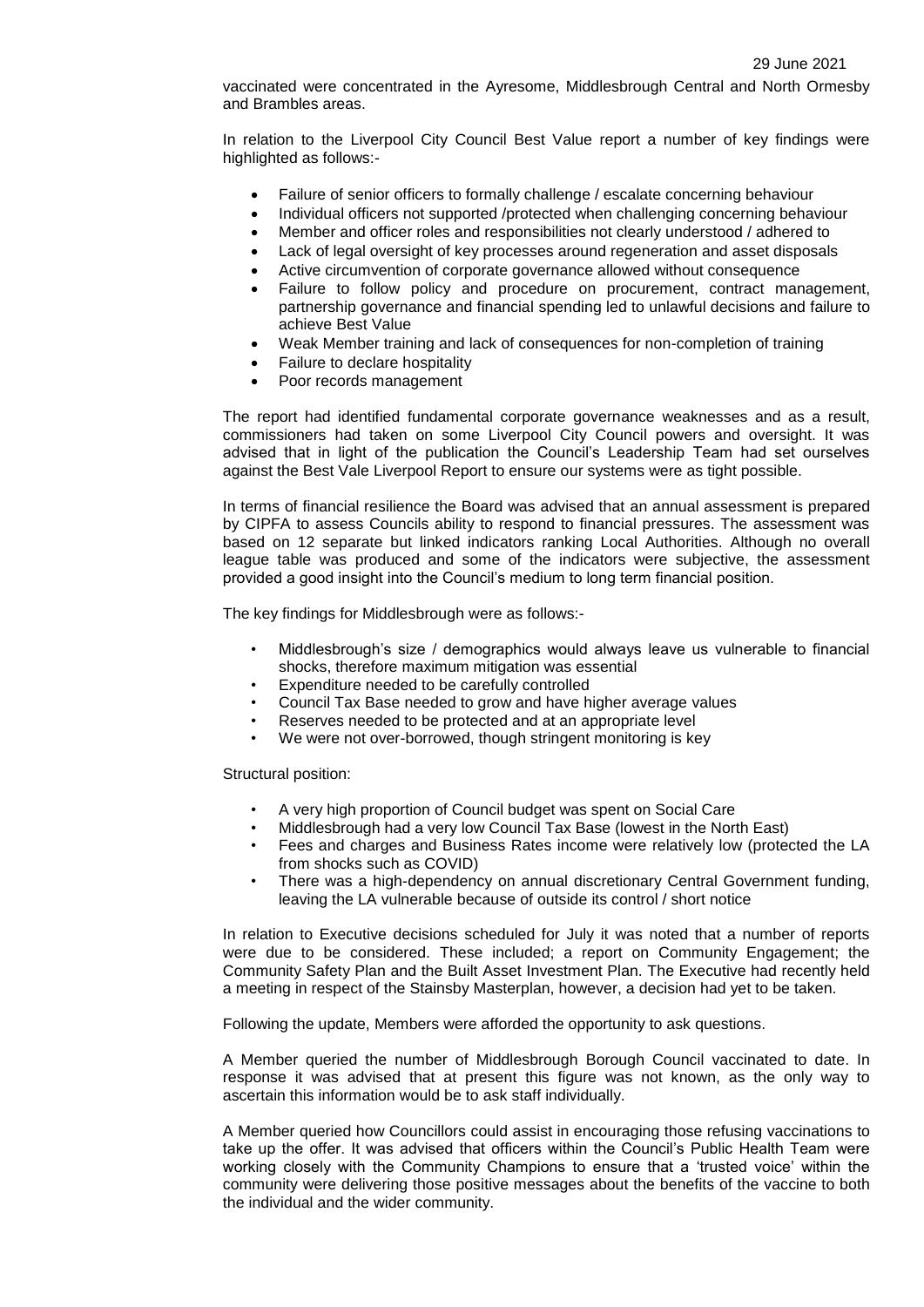A Member queried what impact the Government's decision to enforce vaccination in the care industry would have locally. It was advised that the Local Authority was liaising with the Care Sector, NHS and CCG to understand any potential impact.

In response to a query as to whether there were any issues in relation to the supply of the vaccine it was advised that there were no known issues. The reasons for non-take up were not supply related.

In terms of the Liverpool City Council Best Value report and the concerns raised in respect of Member Training the view was expressed that currently there was insufficient emphasis on the Nolan Principles and that these should be included in all Member Training. The Chair expressed the view that these should be discussed by the Board and views expressed be fed into the Constitution Committee.

In relation to the upcoming Executive decisions a Member queried whether the Transporter Bridge and Captain Cook Pub would be included in the Built Asset Investment Plan. It was advised that a comprehensive piece of work was being undertaken that would assess all of the Council's significant assets, as well as the investment required. This information would then be factored into the 2021/2022 budgetary process.

A Member queried the timescales associated with the Stainsby Masterplan particularly in relation to the Local Plan. It was advised that the Local Plan was a statutory document that had to be followed and dictated the requirement for a road. Whereas the Stainsby Masterplan demonstrated the how / approach. It would therefore be very difficult to include any further provisions in respect of that road, which fell outside of the detail in Local Plan.

A Member queried whether ward Members could be made aware when the Council was organising community litter picking events, as recently events were being promoted without the relevant ward Members being advised.

In terms of the Council's financial resilience it was queried as to how the nearest neighbours' information had been categorised by CIPFA and why Blackpool was not included. The Head of Financial Planning advised that he would seek clarification from CIPFA on this issue.

A Member queried why Middlesbrough's spend on children in care was so much higher than Hartlepool. It was advised that poor practice, as well as the high of children in care contributed to the high level of spend. However, new systems were in place that were helping to reduce the numbers in care, the type of care required and improve Social Work practice.

In response to a query about the Council's development of its own in-house care provision to reduce the costs of care it was advised that plans were on track. Although the plans had been impacted by Covid there were delivering results. An additional briefing on these developments would be provided at the next meeting of OSB.

The Chair thanked the Chief Executive for his attendance and contribution to the meeting.

## **NOTED**

# 20/14 **TOWN CENTRE REGENERATION UPDATE**

The Director of Regeneration was in attendance to provide an update to the Board in respect of the Town Centre and future development. The Board was advised that there were in essence a number of stark messages that everyone nationally and locally was having to face as a result of the pandemic. The decline in traditional town centre models was irreversible and although the town had already lost a number of established national retailers there was no doubt more would be lost over the next couple of years. Although the Council was proactively working with retailers decisions were often taken nationally in respect of store closures.

National experts had already advised that Middlesbrough needed to broaden out the town centre offer. It needed to fulfil a number of functions including being a place where people went to live, to learn, to work, to attend civic functions and to take part in leisure activities. It was not simply for the retail offer, as in two years' time that would not be the dominant factor and 50 per cent of the town centre would have to offer something else.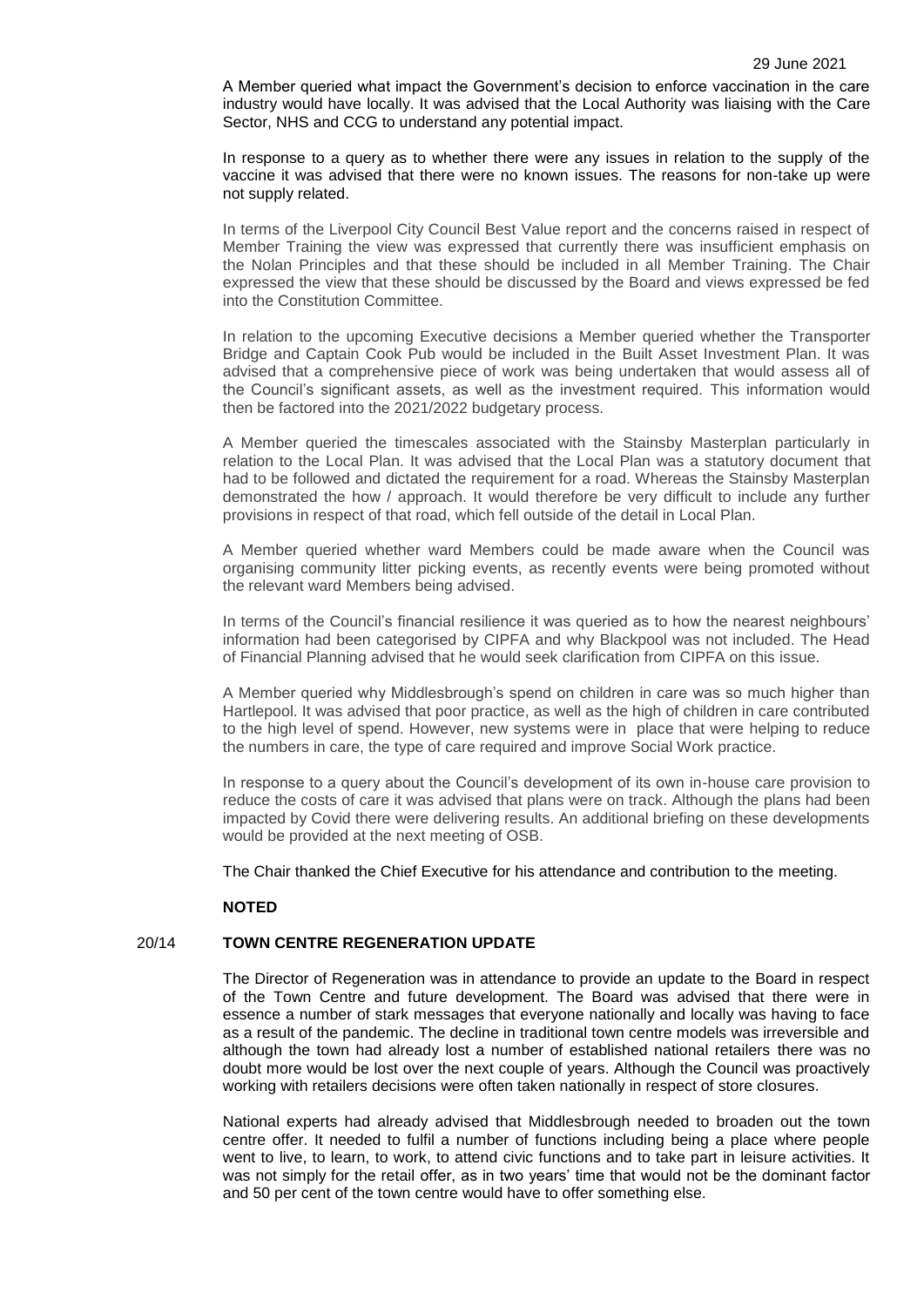In an effort to gain some control over the future of the town centre the Council had purchased a number of key properties including Captain Cook Square and House of Fraser. It was envisaged that Captain Cook Square would be transformed into a leisure offer and there was already substantial interest from businesses in the sector. The Future High Streets Fund and Future Towns Fund provided sufficient investment for the Council to be able to make the Town Centre look and feel different. The development of the Northern School of Art was another key project that would help to change the feel of the town centre. Urban living was a further key element that would play a significant role and Middlehaven would provide for the biggest urban living area.

A Member of the Panel queried whether it was possible to have a list of those businesses that were vulnerable to closure over the next 2 years. In response it was agreed that this information could be provided to Members but was not to be disclosed in the public domain.

## **NOTED**

## 20/15 **STRATEGIC PLAN 2020-23 - PROGRESS AT YEAR-END 2020/21**

The Strategy Delivery Manager and Corporate Strategy Manager provided an update to the Board, which included the following points:

- This report set out in brief the key headlines relating to progress made in 2020-21 against the 2020-2023 Strategic Plan and COVID-19 Recovery Plan, and outlined strategic risks at Year-End;
- The Council refreshed its Strategic Plan during Quarter Four for the 2021-24 period to ensure that it remained current and reflective of major developments in the past year, in particular COVID-19 and the ongoing impact of Britain's exit from the European Union;
- The current overall Red RAG status of the plan reflected the previously approved pause in Recovery activities and the impact of Lockdown 3 and subsequent focus on related exit activities;
- Following an assurance exercise against existing Recovery plans, a summary of proposed changes and amends were included at Appendix Two, which had seen the overall Recovery RAG status shift to Green.
- Achievements made during 2020/21 were outlined, which referred to improvements in crime and ASB interventions; action to support children with remote learning; progress made in respect of Children's Services and the improvement journey; Future High Streets Fund and commercial and investment remained in line with targets.
- Strategic risks at Year-End 2020/21, the total number of risks on the SRR remained at 35 (19 red, 15 Amber and one green) with some movement. One new risk had been added to the SRR during Quarter Four, namely failure of Boho X to deliver anticipated benefits and financial returns to Middlesbrough. In addition the severity of two existing strategic risks had increased during Quarter Four - future contract costs for waste disposal were likely to rise significantly in the longer term, impacting on future MTFPs; and there was some risk around the sufficiency of Year 7 school places in the medium term.

Following the update, Members were afforded the opportunity to ask questions.

A Member commented that the report had been extremely comprehensive and particularly honest. The report had also shown that Middlesbrough was ahead of the game particularly in respect of its pledge to be the first town or city in the UK to ensure every child had access to an internet device to support their education. Reference was also made to the role of community champions and introduction of locality working and the positive effect of these initiatives.

Reference was made to paragraph 40 and the decrease in town centre footfall, which it was acknowledged was worrying. Although it was anticipated that footfall would increase with the further lifting of COVID restrictions.

The Chair thanked the Strategy Delivery Manager and Corporate Strategy Manager for their attendance and contributions to the meeting.

**AGREED** that the information provided be noted.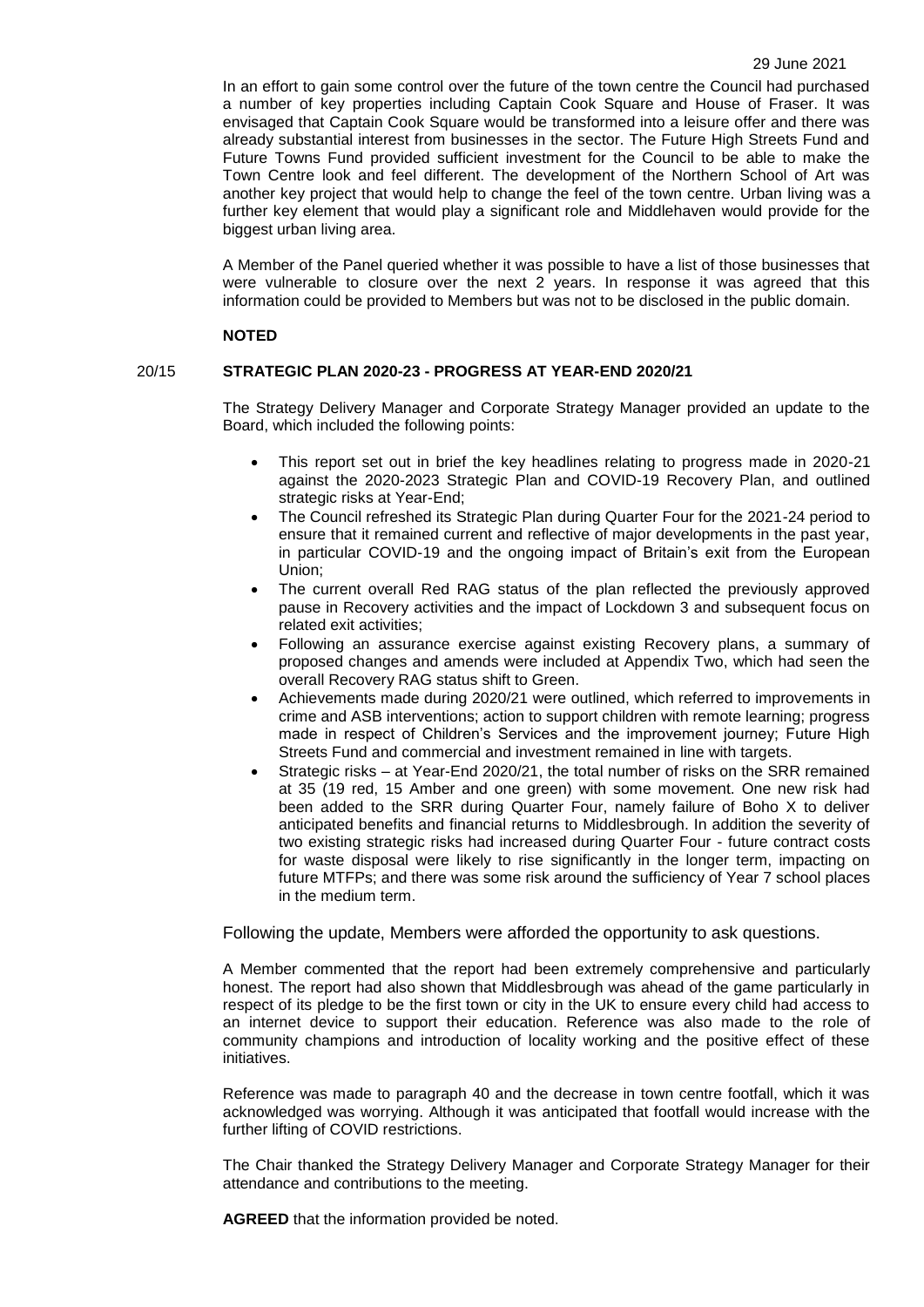#### 20/16 **REVENUE AND CAPITAL BUDGET - YEAR-END OUTTURN POSITION 2020/21**

The Head of Financial Planning and Support presented the Board with information in respect of the Revenue Budget Outturn Year-End 2020/2021. The following points were made:

● As reported previously, the Covid-19 pandemic has had a significant impact on the Council's financial position. This has also made the management of the Council finances more difficult in 2020/21 due to the constantly evolving situation, including the receipt of Government grant funding at short notice throughout 2020/21.

●Covid-19 financial pressures were being monitored separately from the normal non-Covid-19 financial position, and these were reported separately in paragraphs 53 to 84.

● The Council underspent its revenue budget by £355,000 on non-Covid elements (following approval by Executive on 15 June 2021 of the following transfers to reserves:-

- 1) Public Health Grant underspend to Public Health Reserve (£438,000)
- 2) Adult Social Care underspend to an Adult Social Care Covid Recovery Reserve (£1,598,000)
- 3) Ofsted Improvement Plan Budget underspend in 2020/21 to carry forward to 2021/22 via an Ofsted Support Reserve (£188,000)
- 4) Net saving from the clearance of holding and other codes, which are no longer used within Education, to a Children's Services Improvement Reserve (£175,000)
- 5) School contributions to capital schemes to a Children's Services Demand Reserve (£732,000)
- 6) Saving in Adult Social Care in 2020/21 due to the reduction in demand for long-term residential care to a Social Care Demand Reserve (£500,000)
- 7) Section 31 Business Rates Relief Grant to a Business Rates Deficit Reserve to fund 2020/21 Collection Fund deficit (£10,555,000)

• It had been proposed to transfer £438,000 of the Public Health Grant underspend to a Public Health reserves and £1,598,000 of the Adult Social Care underspend to an Adult Social Care Covid Recovery Reserve, in order to help to fund future costs arising from Covid-19 recovery in these areas. Executive had approved these transfers to reserves on 15 June 2021.

● Paragraphs 74-81 detailed the revenue budget spending controls, which included a vacancy control process; checks against expenditure over £5,000; and strong controls over staff travel, stationery and first class post. Agency staff were also being looked at, but this had been difficult to implement fully (although was being minimised). The predominant area for agency staff was Children's Services, which was due to difficulties in recruiting staff.

● Paragraph 7 provided a breakdown of spend per directorate with Children's Care having the greatest overspend of £4,233 million (excluding Covid-19). Savings in other areas of the Council had resulted in a net underspend overall.

● The £355,000 underspend on non-Covid-19 elements had been transferred to the General Fund Reserve.

● The financial impact of the Covid-19 pandemic in 2020/21 was summarised in a table at paragraph 83, which showed that there had been a financial pressure due to Covid-19 of £416,000 in 2020/21. A breakdown of the funding split between the Government grant funding and the Council was also provided.

• Due to delays on major schemes resulting from the COVID-19 pandemic,

the 2020/21 capital budget final outturn was £42.078m against a revised budget of £45.195m. Full details were provided in the report.

• Regarding borrowing and reserves, the Council's balance of borrowing had

decreased from £242.7m at 31st March 2020 to £218.8m at 31st March 2021. This decrease reflected the repayment of £20m of short-term borrowing taken out in the early weeks of the Covid-19 pandemic in March 2020 to ensure sufficient liquidity on emergency business grants. The remaining decrease of £3.9m related to the repayment of principal on annuity loans held by the Council. No external borrowing had been needed for Investment Strategy purposes due to much of the Covid-19 funding being paid in advance of need by central government and cash balances being healthy. This position was expected to unwind during the 2021/22 financial year.

• The table shown at paragraph 123 set out a summary of the balance of reserves and provisions at the start of 2020/2021 and at Year-End.

A Member of the Board commented that the Finance Officers had performed a remarkable job